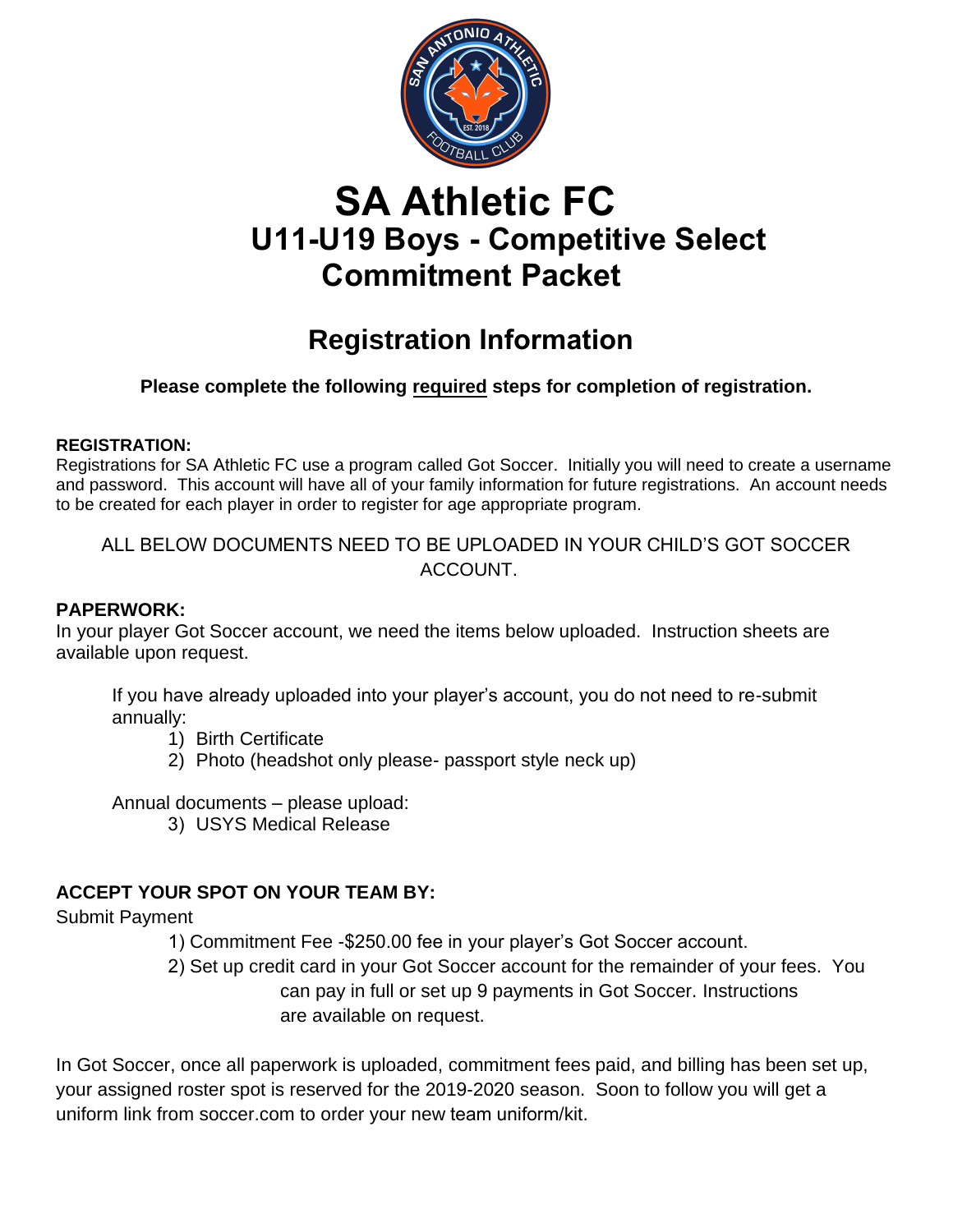*Welcome to the SA Athletic FC U11-U19 Boys Competitive Select Program. We are excited you made the choice to come and participate for the 2019-2020 soccer season!*

*We are confident that our coaching staff is the best in San Antonio. SA Athletic FC brings the highest quality of training, a player-centered environment and a commitment to the long-term development of each player!* 

## **2019-2020 SA Athletic FC - U11 - U19 Boys Competitive Select Player Commitment Agreement**

#### **Important Information:**

I/We understand that this commitment is for the Fall 2019 through Spring 2020. Application is hereby made for registration of a player as a member of the SA Athletic FC for the 2019-2020 soccer year. This is to include any scrimmages, games, tournaments, and/or showcases the team participates in throughout the entire season (August through June).

I/We understand that the selection and team placement of players shall be at the sole and absolute discretion of the SA Athletic FC coaching staff. The continued participation of a player is contingent upon the player and family abiding by the rules, agreements, and policies (including Parent and Player guidelines and responsibilities found in the Player & Parent Handbook, online), the Alamo Area Youth Soccer Association (AAYSA), Western District Division One Association (WDDOA), the South Texas Youth Soccer Association (STYSA), and the United States Soccer Federation (USSF).

Any player rostered to a SA Athletic FC team is considered by the club a SA Athletic FC player throughout the year. If the coaching staff feels movement between teams is necessary to benefit the overall development of the player, team, and club, such movement between teams can be initiated by the coaching staff anytime the rosters are open and league rules permit player movement. Players have the right to refuse to move, although doing so and going against the qualified guidance of the SA Athletic FC coaching staff is not encouraged.

#### **Player/Parent Handbook:**

The Player/Parent Handbook is found online on our website. It contains all information regarding SA Athletic FC policies and procedures. All players and their families are expected to abide by and support the policies and procedures included therein. For additional questions please follow the communication channels identified in the handbook and contact your team coach, program director, or the administrative office.

Again, thank you for participating and becoming a member in the SA Athletic FC 2019-2020 Boys Competitive Select Program.

#### **Expectations and Requirements:**

All players are expected to meet a high standard of commitment. Players are expected to attend all practices and participate in all league games and tournaments scheduled for their assigned team.

Division I, Super II, and Division II coaches will make every effort (but are NOT REQUIRED) to play each player at least 50% of each game, except when players are injured, ill, and ineligible because of an overdue fee balance, or attendance or disciplinary reasons.